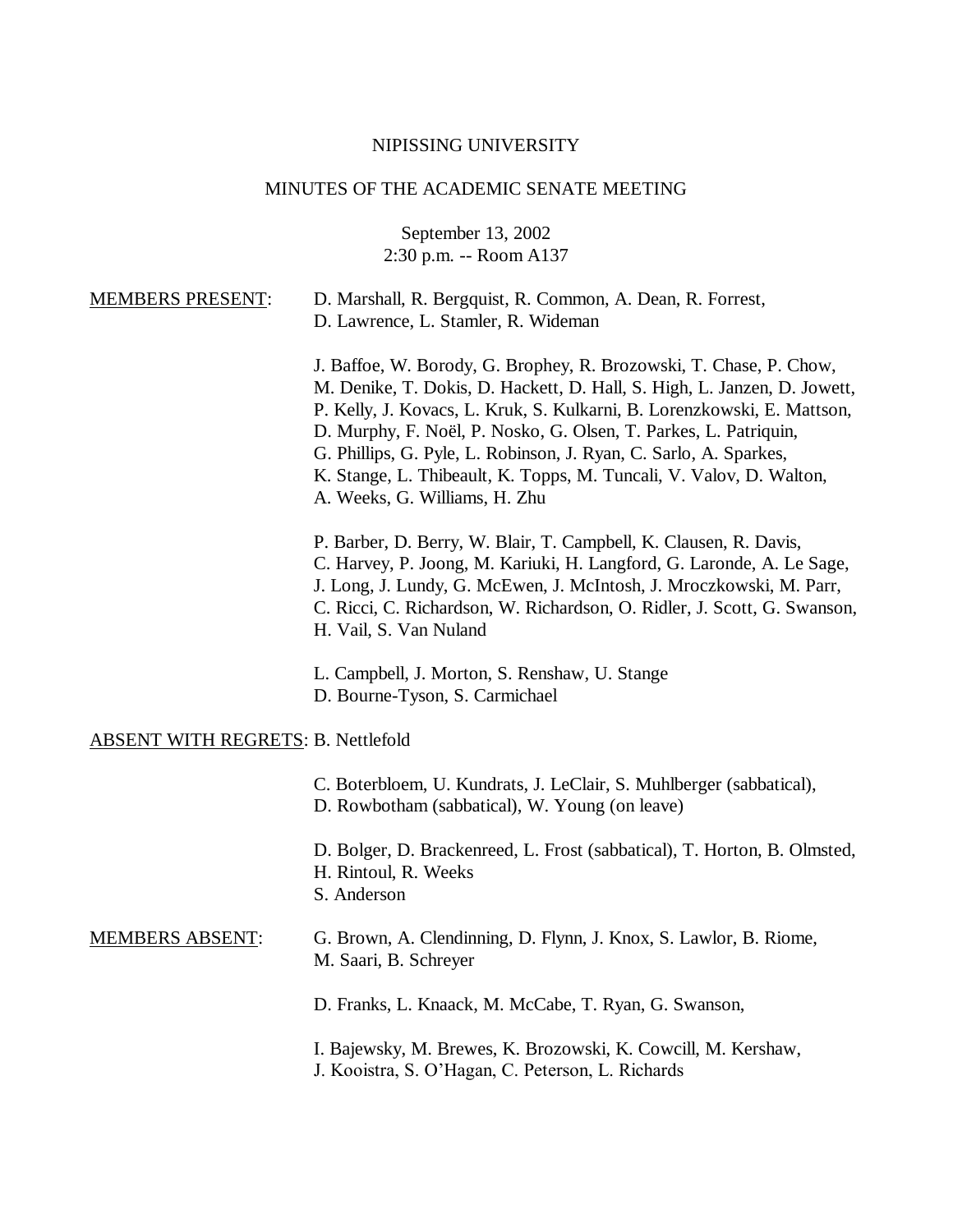MOTION #1: Moved by J. Lundy, seconded by D. Jowett that the minutes of the regular meeting of the Academic Senate dated June 6, 2002 be adopted. CARRIED

## **ANNOUNCEMENTS**

The President welcomed everyone to the September meeting and explained that Room A246 (NU's new cafeteria) would henceforth be the location for Senate meetings. He extended a warm welcome to all new senators announcing that there were 24 new faculty. Dr. Marshall introduced the two Board of Governors representatives on Senate: Donna Bourne-Tyson and Steve Carmichael. He stated that the Board Chair, Mickey Wallace, would attend as many Senate meetings as possible. Dr. Marshall encouraged senators' participation in the many events planned in conjunction with Nipissing's  $10<sup>th</sup>$ anniversary. A brief reference was made to the President's report: "The Start of the New Academic Year" previously circulated to all senators. Dr. Marshall discussed enrolment issues and stated that the enrolment target numbers submitted to the government represented the growth that Nipissing had planned for some time. Dr. Marshall reminded senators that copies of the 1999 NU vision document and the 2000 update were available in the President's office. He announced that Nipissing had recently signed an Enrolment Target Agreement with the government that commits the university to meeting its enrolment target. The President was confident that this would be achieved. Dr. Marshall briefly outlined some fundraising initiatives. He also stated that Town Hall meetings would be scheduled in October to discuss enrolment targets.

Dr. Forrest introduced the new research manager, Bill Radford, and welcomed Jack Jones to the Senate meeting. He reported on the recent deliberations of the Academic Planning Committee and the University Research Council noting that reports were forthcoming. The revised procedures for UPRAC will be forwarded to OCAV next week. The Psychology program is due for review this year and the BED program will be reviewed in November 2003. The Deans and Research Manager are working to produce a research plan that will be taken to the respective faculties and submitted in time to meet the CFI deadline of December 1. Dr. Forrest also announced that Nipissing University has acquired the Alcan land property and a policy has been developed.

Dr. Dean reported on a busy summer and success in hiring all the positions that had been advertised last year, with the exception of Criminal Justice. The Dean stated that five sessions of NSO were held to welcome 1000 students and their parents. Dr. Dean announced that the year-end report he had produced, containing academic information about Arts and Science, including the Dean's priorities and strategies, had been posted on the web. He informed Senate that a Retreat had been held recently to discuss Arts & Science plans for the double cohort and research activities. Ongoing plans are to review the Writing Competency Test, review the articulation process with Canadore and review all three-year majors and consider upgrading these to honours programs.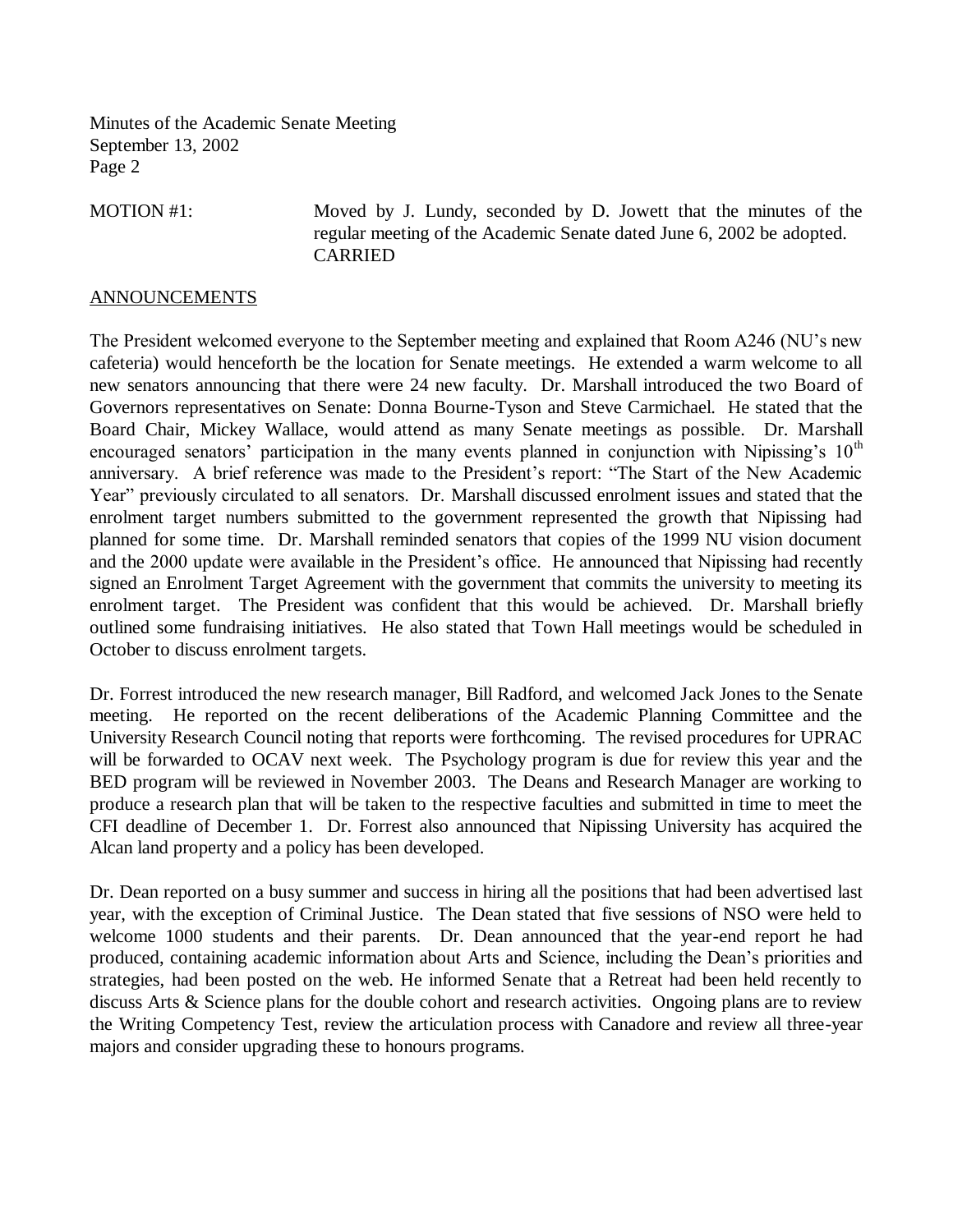Dr. Common stated that the enrolment target of 650 for the Faculty of Education had increased to an actual student body total of 710. Another I/S section has been added and the Dean noted that there are 39-40 students per class.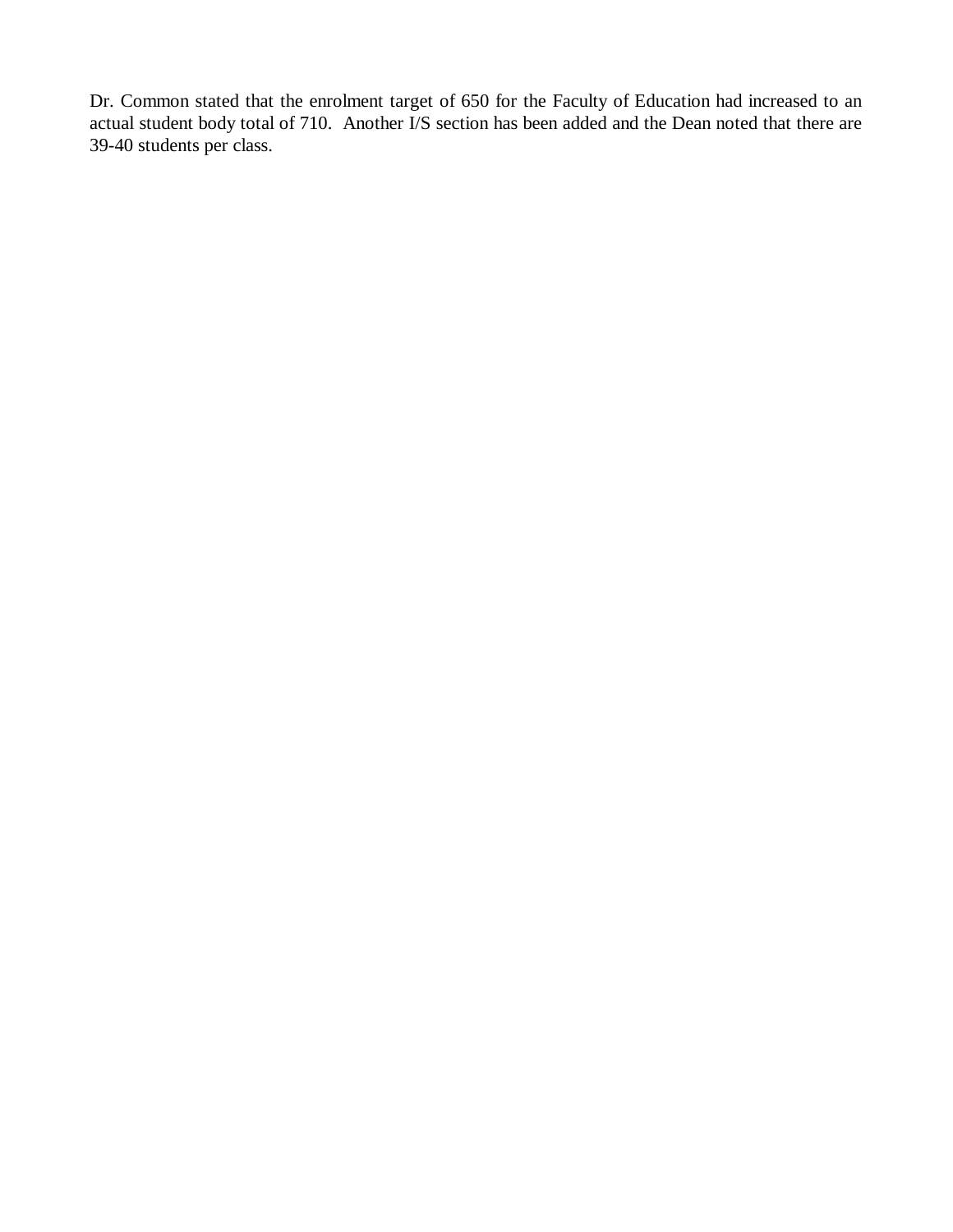He announced a 20% increase in the In-Service program with 700 FTE equivalent students and he commented on the resulting staffing difficulties. The MEd program has increased by 10% and there are 30 students enrolled in Nipissing-Brantford-Laurier program. The laptop initiative had a smooth launching as did the first practicum sessions, but the Dean anticipates that strikes will occur in the year.

Mr. Lawrence distributed an enrolment report that is attached to the September minutes. Nipissing has a total full-time enrolment of 2150 students. There are 38 foreign students, an increase from last year's total of 27 students. The Registrar stated that the average class size in Arts and Science is 30 students. He noted that Nipissing had done better than the provincial average in terms of direct entry high-school applicants.

Executive Committee

| <b>MOTION #2:</b> | Moved by D. Marshall, seconded by A. Sparkes that the Report of the<br>Senate Executive Committee dated September 4, 2002 be received.<br><b>CARRIED</b>                                                                                                         |
|-------------------|------------------------------------------------------------------------------------------------------------------------------------------------------------------------------------------------------------------------------------------------------------------|
| <b>MOTION #3:</b> | Moved by D. Marshall, seconded by M. Denike that Senate adopt the<br>Nipissing University Academic Policies and Regulations outlined in the<br>document entitled, "Senate Academic Regulations and Policies,<br>September 2002."<br><b>CARRIED</b>               |
| <b>MOTION #4:</b> | Moved by D. Marshall, seconded by G. Olsen that Senate move into an<br>in-camera session.<br><b>CARRIED</b>                                                                                                                                                      |
| <b>MOTION #5:</b> | Moved by D. Marshall, seconded by F. Noël that Senate move out of the<br>in-camera session.<br><b>CARRIED</b>                                                                                                                                                    |
|                   | Admissions, Promotions and Petitions Committee                                                                                                                                                                                                                   |
| <b>MOTION #6:</b> | Moved by R. Bergquist, seconded by J. Long that the Report of the<br>Admissions, Promotions and Petitions Committee dated August 22, 2002<br>be received.<br><b>CARRIED</b>                                                                                      |
| MOTION #7:        | Moved by R. Bergquist, seconded by D. Lawrence that the students listed<br>on Appendix A, who have completed all requirements of their respective<br>degrees, be admitted to their respective degrees in-course and that<br>diplomas for the degrees be awarded. |

CARRIED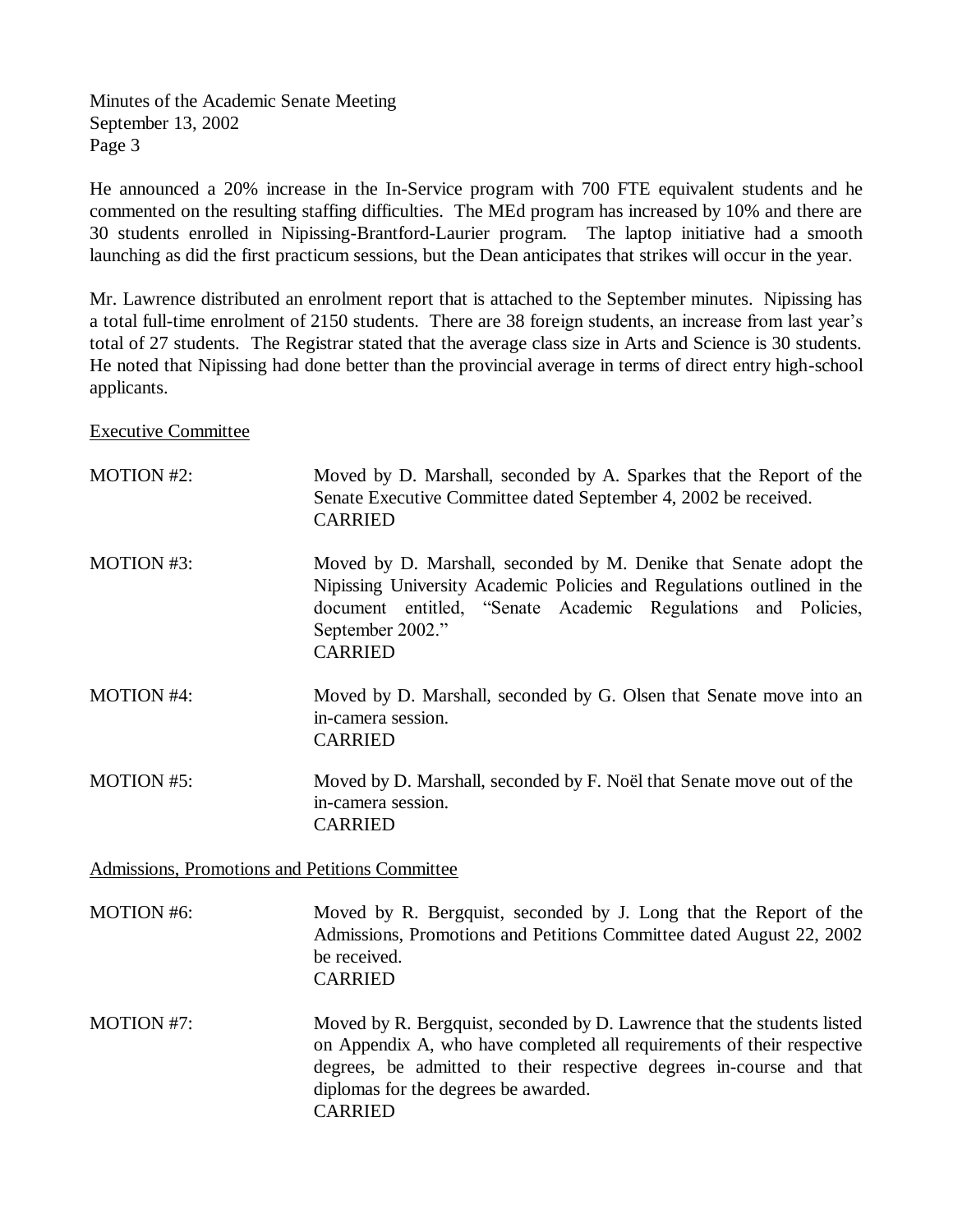MOTION #8: Moved by R. Bergquist, seconded by D. Lawrence that Senate rescind the degree of Bachelor of Arts – Geography awarded to Jörg Wolfgang K. Stockman in June 2002 and, in its place, award the degree of Bachelor of Arts – Environmental Geography. CARRIED

University Research Council

MOTION #9: Moved by R. Forrest, seconded by G. Phillips that the University Research Council, through its Internal Research Grant Assessment Committee, evaluate an application according to the following priority:

> Tenured/Tenure Track Up to 3-Year Limited Term Up to 10 Month Sessional Part-time CARRIED

## **ELECTIONS**

- MOTION #10: Moved by J. McIntosh, seconded by G. Williams that Senate now elect four members to serve on the Selection Committee for the Vice-President Academic and Research. CARRIED
- S. Van Nuland nominated K. Clausen J. Kovacs nominated E. Mattson G. Williams nominated L. Janzen F. Noël nominated J. Lundy G. Pyle nominated P. Nosko L. Thibeault nominated H. Langford MOTION #11: Moved by M. Denike, seconded by M. Tuncali that nominations cease. CARRIED Elected: L. Janzen, H. Langford, J. Lundy, P. Nosko MOTION #12: Moved by J. McIntosh, seconded by H. Langford that Senate now elect two representatives to serve on the Student Success Working Group. CARRIED J. Lundy nominated P. Joong
	- G. Pyle nominated D. Hackett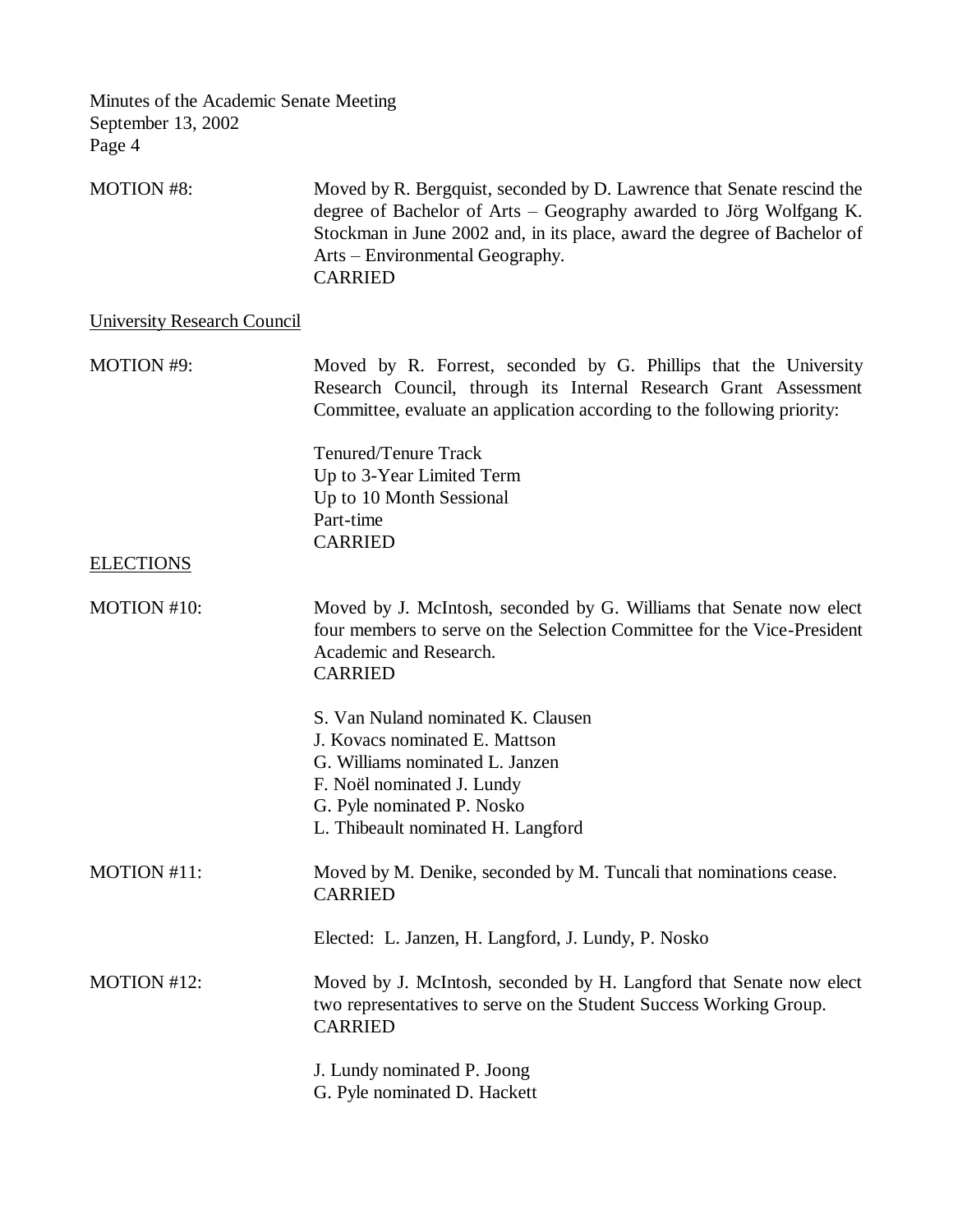| Minutes of the Academic Senate Meeting<br>September 13, 2002<br>Page 5 |                                                                                                                                                                              |
|------------------------------------------------------------------------|------------------------------------------------------------------------------------------------------------------------------------------------------------------------------|
| MOTION #13:                                                            | Moved by J. Baffoe, seconded by M. Tuncali that nominations cease.<br><b>CARRIED</b>                                                                                         |
|                                                                        | Acclaimed: P. Joong, D. Hackett                                                                                                                                              |
| MOTION #14:                                                            | Moved by R. Wideman, seconded by P. Barber that Senate now elect two<br>Senate representatives to serve on the Teacher Education Advisory<br>Committee.<br><b>CARRIED</b>    |
|                                                                        | T. Campbell nominated O. Ridler<br>W. Richardson nominated M. Parr<br>J. Lundy nominated J. Mroczkowski<br>D. Hall nominated H. Langford                                     |
| MOTION #15:                                                            | Moved by L. Janzen, seconded by M. Tuncali that nominations cease.<br><b>CARRIED</b>                                                                                         |
|                                                                        | Elected: J. Mroczkowski, H. Langford                                                                                                                                         |
| MOTION #16:                                                            | Moved by J. McIntosh, seconded by F. Noël that Senate now proceed to<br>hold elections to fill the vacancies on the various standing committees of<br>Senate as noted below. |
|                                                                        | <b>Academic Computing Committee</b><br>2 Education senators                                                                                                                  |
|                                                                        | 1 Arts and Science senator<br>(preferably at least one member from each faculty should be an intensive<br>user of IT at Nipissing)<br><b>CARRIED</b>                         |
|                                                                        | S. Van Nuland nominated L. Knaack<br>E. Mattson nominated H. Zhu<br>K. Clausen nominated S. Van Nuland                                                                       |
| MOTION #17:                                                            | Moved by J. Long, seconded by M. Tuncali that nominations cease.<br><b>CARRIED</b>                                                                                           |
|                                                                        | Acclaimed: L. Knaack, S. Van Nuland, H. Zhu                                                                                                                                  |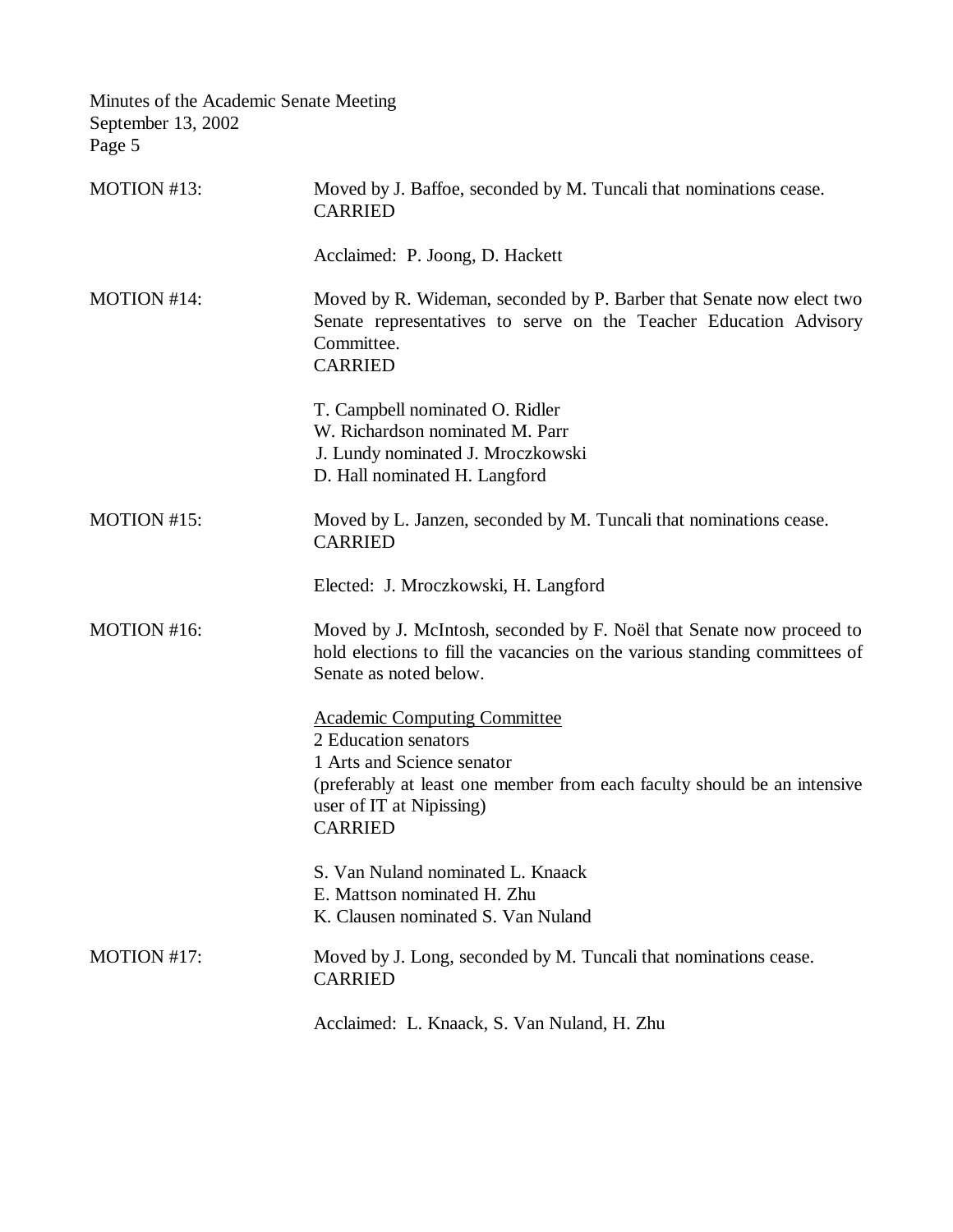|             | <b>Academic Planning Committee</b><br><b>Education</b> senator                        |
|-------------|---------------------------------------------------------------------------------------|
|             | P. Barber nominated G. McEwen                                                         |
| MOTION #18: | Moved by J. Long, seconded by M. Tuncali that nominations cease.<br><b>CARRIED</b>    |
|             | Acclaimed:<br>G. McEwen                                                               |
|             | <b>Appointments, Promotions and Tenure Committee</b><br><b>Education</b> senator      |
|             | F. Noël nominated D. Bolger<br>D. Hall nominated D. Franks                            |
| MOTION #19: | Moved by L. Kruk, seconded by H. Langford that nominations cease.<br><b>CARRIED</b>   |
|             | Elected: D. Franks                                                                    |
|             | <b>APT Subcommittee (Arts)</b><br>Arts and Science senator                            |
|             | M. Denike nominated P. Kelly                                                          |
| MOTION #20: | Moved by D. Jowett, seconded by K. Clausen that nominations cease.<br><b>CARRIED</b>  |
|             | Acclaimed: P. Kelly                                                                   |
|             | <b>APT Subcommittee (Education)</b><br><b>Education</b> senator                       |
|             | S. Van Nuland nominated C. Harvey                                                     |
| MOTION #21: | Moved by F. Noël, seconded by W. Richardson that nominations cease.<br><b>CARRIED</b> |
|             | Acclaimed: C. Harvey                                                                  |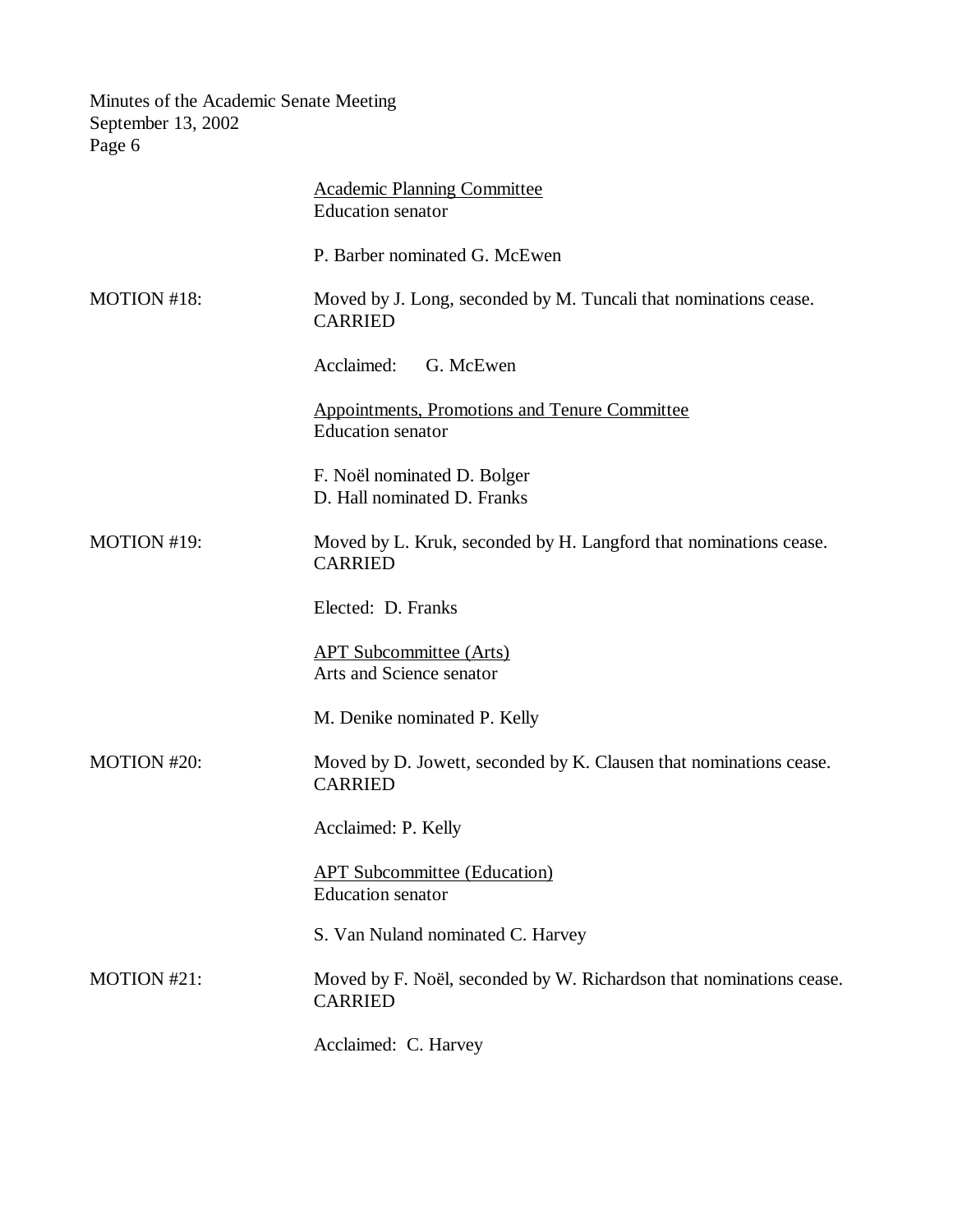|                     | <b>Honorary Degrees Committee</b><br><b>Education</b> senator                                                                                                                        |
|---------------------|--------------------------------------------------------------------------------------------------------------------------------------------------------------------------------------|
|                     | S. Van Nuland nominated D. Bolger<br>G. Laronde nominated M. Parr                                                                                                                    |
| MOTION #22:         | Moved by W. Blair, seconded by K. Clausen that nominations cease.<br><b>CARRIED</b>                                                                                                  |
|                     | Elected: M. Parr                                                                                                                                                                     |
|                     | <b>Research Ethics Committee</b><br>Arts and Science senator                                                                                                                         |
|                     | T. Parkes nominated G. Pyle<br>D. Hackett nominated T. Parkes                                                                                                                        |
| MOTION #23:         | Moved by M. Tuncali, seconded by J. Baffoe that nominations cease.<br><b>CARRIED</b>                                                                                                 |
|                     | Elected: G. Pyle                                                                                                                                                                     |
|                     | <b>University Curriculum Committee</b><br>2 Education senators                                                                                                                       |
|                     | P. Barber nominated O. Ridler<br>W. Richardson nominated M. Parr<br>S. Van Nuland nominated C. Ricci                                                                                 |
| MOTION #24:         | Moved by W. Blair, seconded by S. Van Nuland that nominations cease.<br><b>CARRIED</b>                                                                                               |
|                     | Elected: C. Ricci, O. Ridler                                                                                                                                                         |
| <b>NEW BUSINESS</b> |                                                                                                                                                                                      |
| MOTION #25:         | Moved by A. Dean, seconded by R. Bergquist that Senate consider<br>receipt of the following questionnaire summaries for the 2001-2002 Arts<br>and Science courses.<br><b>CARRIED</b> |